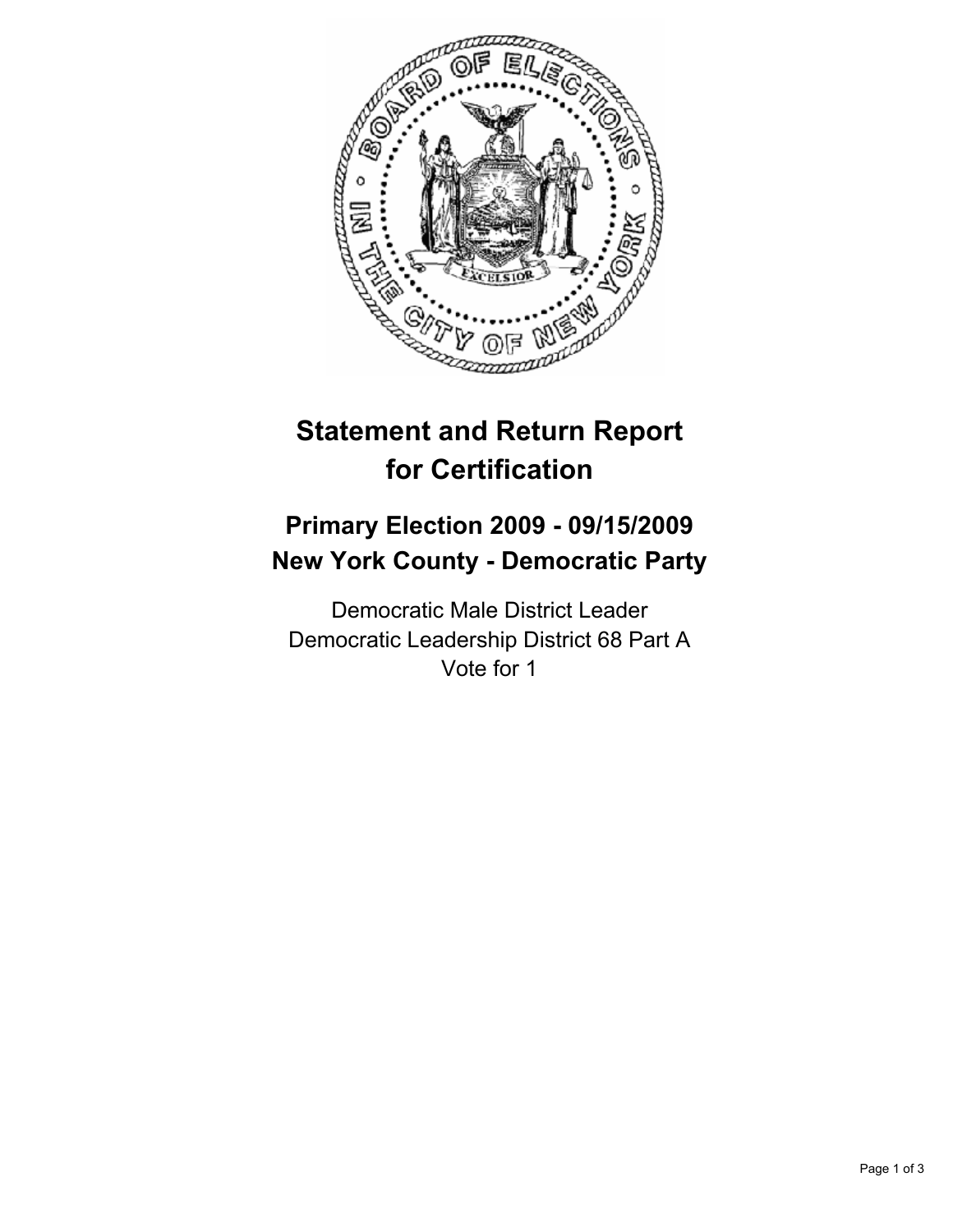

#### **Assembly District 68**

| <b>Total Votes</b>     | 1.606 |
|------------------------|-------|
| <b>JOHNNY C RIVERA</b> | 528   |
| ADAM CLAYTON POWELL    | 1.078 |
| AFFIDAVIT              | 20    |
| ABSENTEE/MILITARY      | 56    |
| <b>EMERGENCY</b>       | 12    |